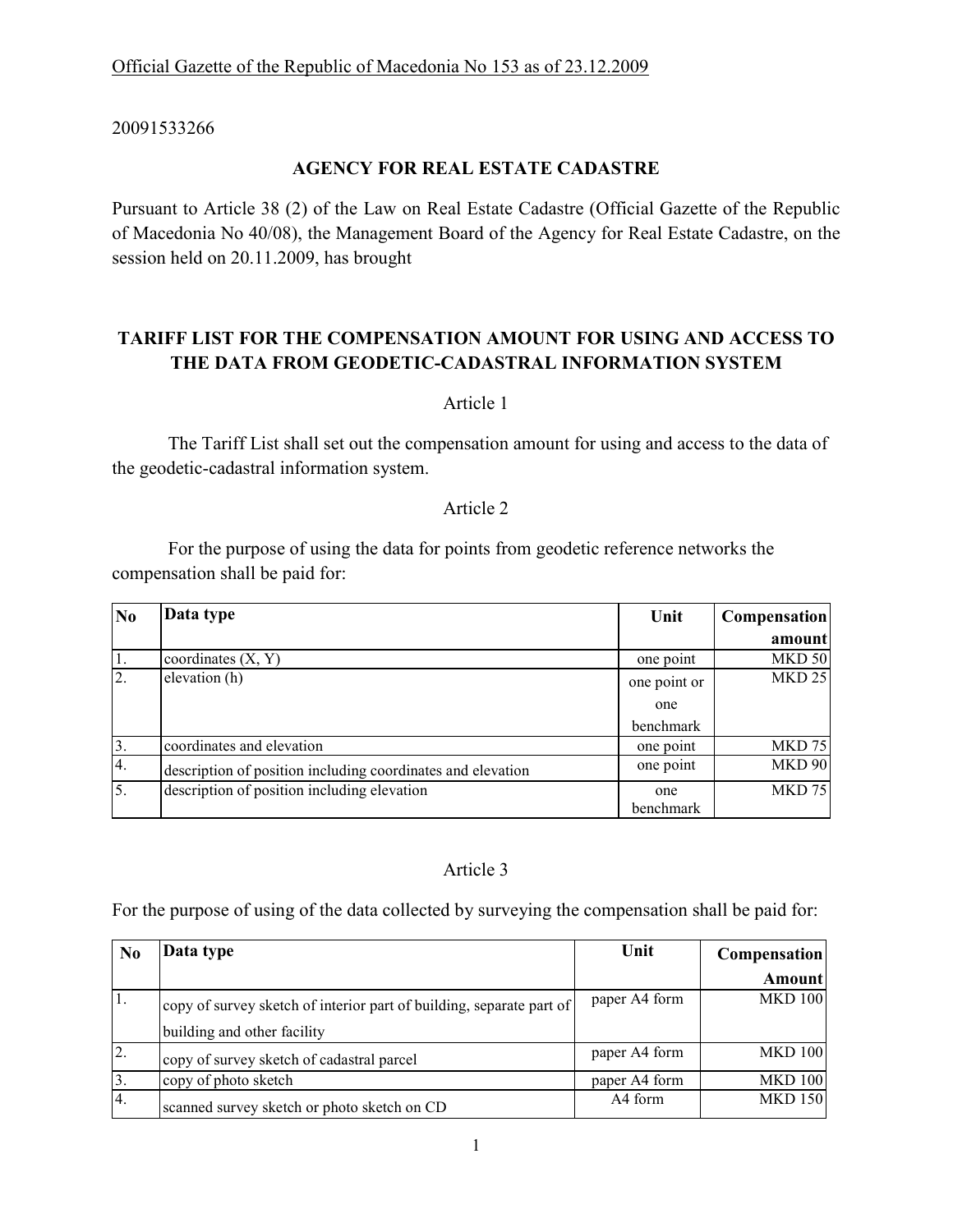| 15. | copy of the minutes for detailed recording (orthogonal or | page A4 form     | <b>MKD 150</b> |
|-----|-----------------------------------------------------------|------------------|----------------|
|     | tachometric recording)                                    |                  |                |
| 16. | coordinates $(X, Y)$                                      | l detailed point | MKD 15         |

# Article 4

For the purpose of using the cadastre plan, depending on the plan scale, the compensation shall be paid for:

| $\overline{No}$   | Data type                                                              | Unit           | Compensation    |
|-------------------|------------------------------------------------------------------------|----------------|-----------------|
|                   |                                                                        |                | Amount          |
| 1.                | copy of work original in paper form                                    | paper A0       | <b>MKD 750</b>  |
| 1.1               | in $S=1:500$                                                           | form           | <b>MKD 1200</b> |
| 1.2               | in $S = 1:1000$                                                        |                | <b>MKD 2000</b> |
| 1.3               | in $S = 1:2500$                                                        |                | <b>MKD 3000</b> |
| 1.4               | in $S = 1:5000$                                                        |                |                 |
| 2.                | copy of archive original in paper form - in $S = 1:500$                | paper A0       | MKD $500$       |
| 2.1               | in $S = 1:1000$                                                        | form           | <b>MKD 900</b>  |
| 2.2               | in $S = 1:2500$                                                        |                | <b>MKD 1500</b> |
| 2.3               | in $S = 1:5000$                                                        |                | <b>MKD 2500</b> |
| $2.4\,$           |                                                                        |                |                 |
| $\overline{3}$ .  | copy of part of work or archive original in paper form                 | paper A4       | <b>MKD 175</b>  |
|                   |                                                                        | form           |                 |
| 4.                | part of work or archive original geo-referenced in raster format on CD | A4 form        | <b>MKD 475</b>  |
| 5.                | part of work or archive original in paper form                         | paper A3       | <b>MKD 300</b>  |
|                   |                                                                        | form           |                 |
| 6.                | part of work or archive original geo-referenced in raster format on CD | A <sub>3</sub> | <b>MKD 600</b>  |
|                   |                                                                        | form           |                 |
|                   |                                                                        |                |                 |
| 7.                | work original, geo-referenced in raster format on CD                   | A <sub>0</sub> | <b>MKD 800</b>  |
| 7.1               | in $S = 1:500$                                                         | form           | <b>MKD 1250</b> |
| 7.2               | in $S = 1:1000$                                                        |                | <b>MKD 2050</b> |
| 7.3               | in $S = 1:2500$                                                        |                | <b>MKD 3050</b> |
| $7.4\,$           | in $S = 1:5000$                                                        |                |                 |
| 8.                | archive original, geo-referenced in raster format on CD                | A <sub>0</sub> | <b>MKD 550</b>  |
| 8.1               | in $S = 1:500$                                                         | form           | <b>MKD 950</b>  |
| 8.2               | in $S = 1:1000$                                                        |                | <b>MKD 1550</b> |
| 8.3               | in $S = 1:2500$                                                        |                | <b>MKD 2550</b> |
| 8.4               | in $S = 1:5000$                                                        |                |                 |
| 9.                | vectored cadastre plan on CD                                           | A <sub>0</sub> | <b>MKD 4000</b> |
|                   | in $S = 1:500$                                                         | form           | <b>MKD 6000</b> |
|                   | in $S = 1:1000$                                                        |                | <b>MKD 7500</b> |
|                   | in $S = 1:2500$                                                        |                | <b>MKD 8000</b> |
|                   | in $S = 1:5000$                                                        |                |                 |
| 10.               | part of vectored cadastre plan on CD                                   | 1 hectare      | <b>MKD 200</b>  |
| 11.               | orthophoto plan, geo-referenced in raster format on CD                 | A0 form        | <b>MKD 3000</b> |
| $\overline{12}$ . | copy of vertical image of the cadastre plan in scale                   | A0 form        | <b>MKD 500</b>  |
|                   | in $S = 1:500$                                                         |                | <b>MKD 700</b>  |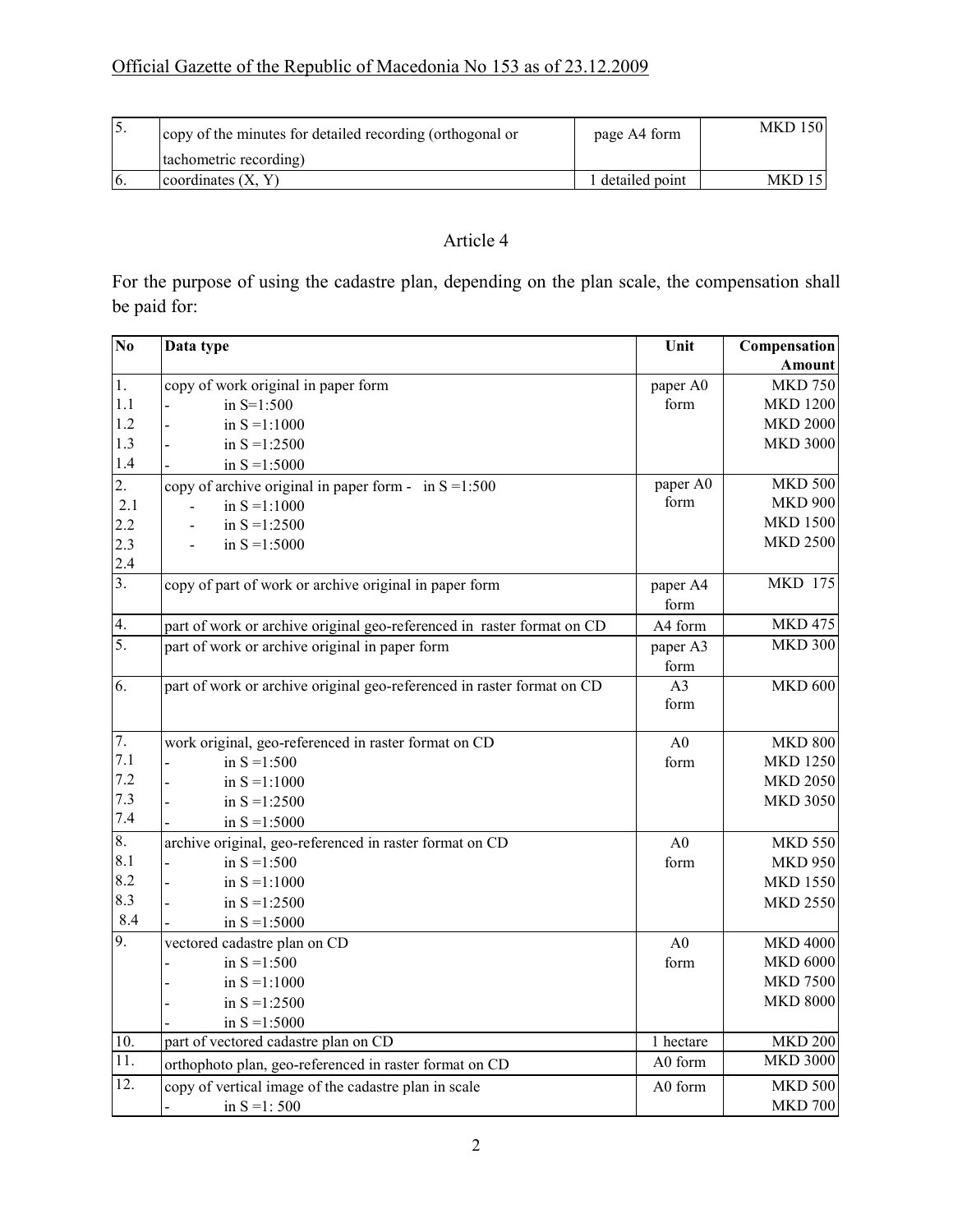# Official Gazette of the Republic of Macedonia No 153 as of 23.12.2009

|     | in $S = 1:1000$                      |         | <b>MKD 1000</b> |
|-----|--------------------------------------|---------|-----------------|
|     | in $S = 1:2500$                      |         |                 |
| 13. | vertical image of the cadastre plan, | A0 form | <b>MKD 550</b>  |
|     | geo-referenced on CD                 |         | MKD 750         |
|     | in $S = 1:500$                       |         | MKD 1050        |
|     | in $S = 1:1000$                      |         |                 |
|     | in $S = 1:2500$                      |         |                 |

# Article 5

For the purpose of using the copy of cadastre plan the compensation shall be paid for:

| N <sub>0</sub> | Data type                                                                      | Unit                       | <b>Compensation</b> |
|----------------|--------------------------------------------------------------------------------|----------------------------|---------------------|
|                |                                                                                |                            | <b>Amount</b>       |
| 1.             | copy of cadastre plan                                                          | one<br>cadastral<br>parcel | <b>MKD 165</b>      |
| 2.             | copy of cadastre plan including drafted decimeter network                      | one<br>cadastral<br>parcel | <b>MKD 165</b>      |
| 3.             | copy of cadastre plan by recording of the owners of neighboring one<br>parcels | cadastral<br>parcel        | <b>MKD 250</b>      |

### Article 6

For the purpose of using a copy of topographic map and other cartographic materials the compensation shall be paid for:

| No             | <b>Type data</b>                                                     | Unit             | <b>Compensation</b> |
|----------------|----------------------------------------------------------------------|------------------|---------------------|
|                |                                                                      |                  | Amount              |
|                | map in raster format geo-referenced on CD                            | one map          | <b>MKD 600</b>      |
| $\overline{2}$ | map in paper form                                                    | one map          | <b>MKD 200</b>      |
| 3.3.1          | map in vector format including all thematic levels on CD             | one map          | <b>MKD 10000</b>    |
|                | $-$ only for 1 thematic level on CD                                  |                  | <b>MKD 1600</b>     |
| 4.             | orthophoto map in black and white technique, geo-referenced on<br>CD | one map          | <b>MKD 700</b>      |
| 5.             | orthophoto map in paper form and geo-                                | one map          | <b>MKD 900</b>      |
|                | referenced on CD                                                     |                  |                     |
| 6.             | aerial photo on CD                                                   | one aerial photo | <b>MKD 200</b>      |
|                | in $S = 1:40000$                                                     |                  | <b>MKD 700</b>      |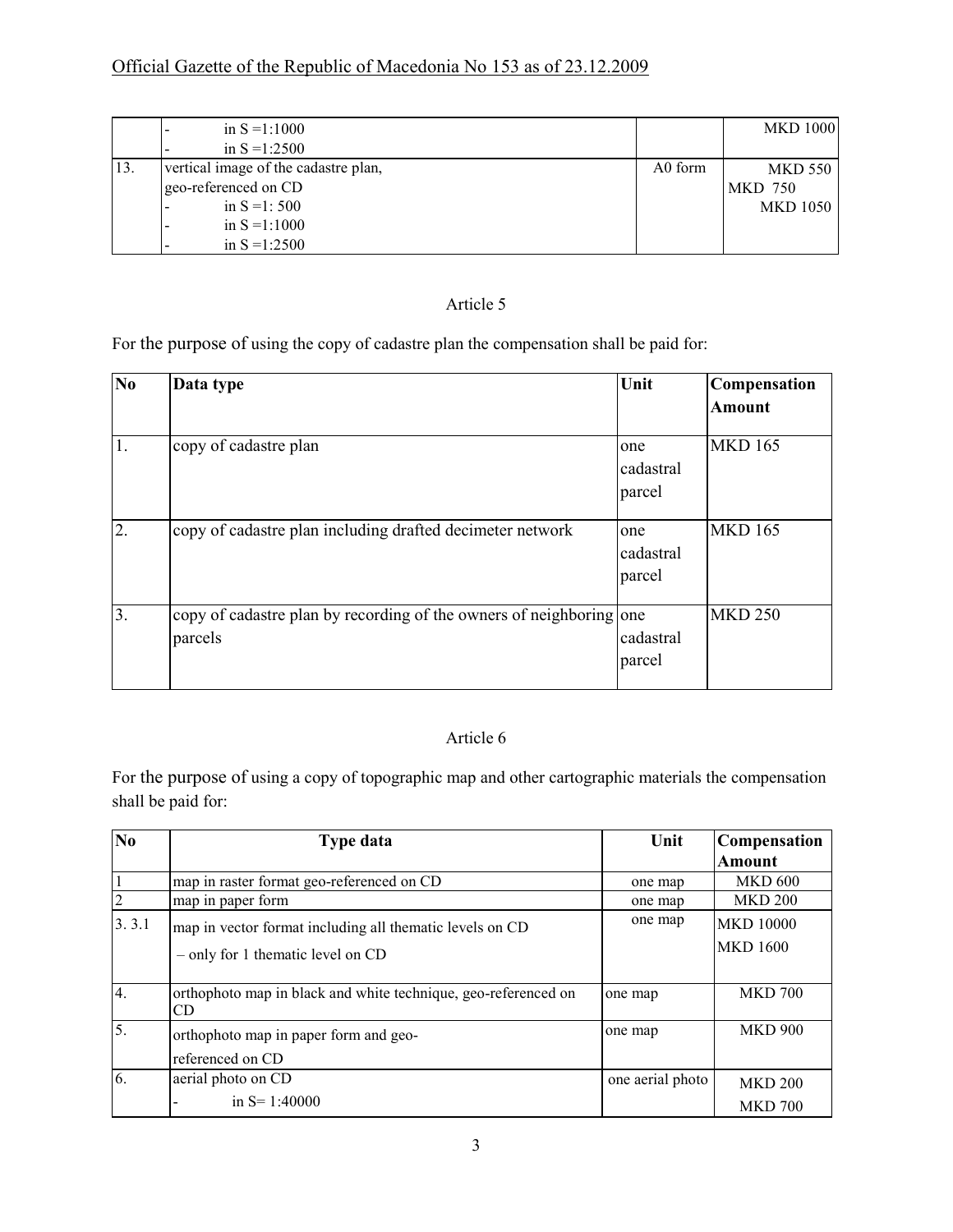# Official Gazette of the Republic of Macedonia No 153 as of 23.12.2009

|                   | in $S = 1:8500$                                                 |         | <b>MKD 500</b>   |
|-------------------|-----------------------------------------------------------------|---------|------------------|
|                   | in $S = 1:6000$                                                 |         | <b>MKD 400</b>   |
|                   | in $S = 1:4500$                                                 |         |                  |
| 17.               | Digital terrain model 20m grid in $S = 1:25000$ on CD.          | one map | <b>MKD 2000</b>  |
| 8                 | GIS data base for environment protection in paper form          | one map | <b>MKD 200</b>   |
| $\overline{9}$    | GIS data base for environment protection in raster format on CD | one map | <b>MKD 600</b>   |
| $\overline{10}$ . | GIS data base for environment protection in vector format on CD | one map | <b>MKD 10000</b> |

## Article 7

For the purpose of using and access to the data from the real estate cadastre and from the land cadastre the compensation shall be paid for:

| $\mathbf{N}\mathbf{0}$ | Data type                                                                                                                                                                                                 | Unit                                                                                                    | Compensation   |
|------------------------|-----------------------------------------------------------------------------------------------------------------------------------------------------------------------------------------------------------|---------------------------------------------------------------------------------------------------------|----------------|
|                        |                                                                                                                                                                                                           |                                                                                                         | <b>Amount</b>  |
| 1.                     | copy of the data part of the collection for documents<br>verified by the Real Estate Cadastre Agency including a<br>remittance that they are the same as the copy part of the<br>documentation collection | one page                                                                                                | <b>MKD 30</b>  |
| $\overline{2}$         | access to the data in Geodetic -Cadastral information<br>system in paper form                                                                                                                             | one item that is one collection<br>of documents regardless of the<br>duration of the insight            | <b>MKD 200</b> |
| $\overline{3}$ .       | access to the data in Geodetic -Cadastral information<br>system in paper form                                                                                                                             | one cadastral plan that is one<br>topographic/aimed map<br>regardless of the duration of<br>the insight | <b>MKD 50</b>  |
| $\overline{4}$ .       | property list/land certificate                                                                                                                                                                            | one property list/<br>one land certificate                                                              | <b>MKD 125</b> |
| 5.                     | paper for pre-marking of construction                                                                                                                                                                     | upon a request                                                                                          | <b>MKD 125</b> |
| 6.                     | index list including unregisters rights                                                                                                                                                                   | upon a request                                                                                          | <b>MKD 125</b> |
| 7.                     | certificate for historical review of recordings made in the                                                                                                                                               | one cadastral parcels, that is                                                                          | <b>MKD 600</b> |
|                        | real estate cadastre                                                                                                                                                                                      | for one real estate                                                                                     |                |
|                        | (for cadastral municipalities where the real estate                                                                                                                                                       | (building/separate part of the                                                                          |                |
|                        | cadastre is applied consisting data for cadastral parcel                                                                                                                                                  | building)                                                                                               |                |
|                        | from the land cadastre, identification and data for                                                                                                                                                       |                                                                                                         |                |
|                        | cadastral parcel from the real estate cadastre)                                                                                                                                                           |                                                                                                         |                |
| 8.                     | certificate for historical review of the recordings made in one cadastral parcel                                                                                                                          |                                                                                                         | <b>MKD 400</b> |
|                        | the land cadastre                                                                                                                                                                                         |                                                                                                         |                |
|                        | (for cadastral municipalities where the land cadastre is                                                                                                                                                  |                                                                                                         |                |
|                        | applied)                                                                                                                                                                                                  |                                                                                                         |                |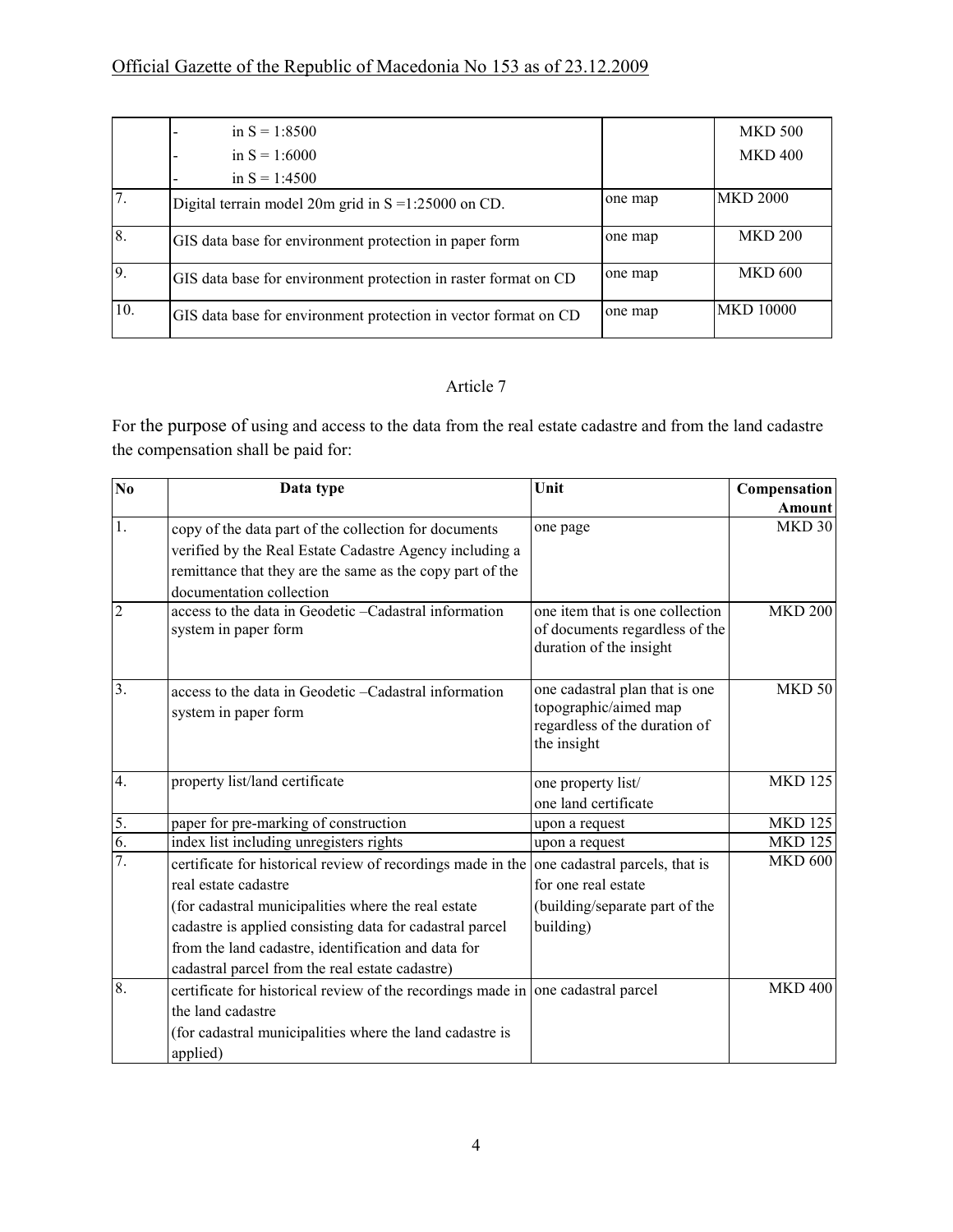| 9.  | certificate that the person is not registered as holder of<br>the right in the land cadastre/real estate cadastre for one<br>cadastral municipality in the area that within its<br>competence covers one organizational form of REC<br>(Centre for RE Skopje or RE Unit) | one cadastral municipality                                                                                              | $MKD$ 50                    |
|-----|--------------------------------------------------------------------------------------------------------------------------------------------------------------------------------------------------------------------------------------------------------------------------|-------------------------------------------------------------------------------------------------------------------------|-----------------------------|
| 13. | certificate that the person is not registered as holder of<br>the right in the land cadastre/real estate cadastre for the<br>territory of the Republic of Macedonia                                                                                                      | upon a request                                                                                                          | <b>MKD 450</b>              |
| 14. | list of records                                                                                                                                                                                                                                                          | upon a request                                                                                                          | <b>MKD 125</b>              |
| 15. | list of temporal facilities                                                                                                                                                                                                                                              | upon a request                                                                                                          | <b>MKD 125</b>              |
| 16. | internet access to the data in electronic form from GCIS                                                                                                                                                                                                                 | by one access                                                                                                           | MKD 70                      |
| 17. | internet access to the data for holders of rights, for<br>cadastral parcel, for buildings and special parts of<br>buildings and for goods, notifications and restrictions                                                                                                | -when asked from 1(one) to<br>20 (twenty) accesses<br>-when asked from 21 (twenty-<br>one) to 100 (hundred)<br>accessed | MKD 70<br>MKD <sub>60</sub> |
|     |                                                                                                                                                                                                                                                                          | -when asked more than 101<br>(hundred and one) accesses                                                                 | <b>MKD 50</b>               |
| 18. | summary of list of cadastral parcels including areas                                                                                                                                                                                                                     | for one cadastral parcel                                                                                                | <b>MKD 25</b>               |
| 19. | summary by alphabetic order of the holders of the real<br>estate rights                                                                                                                                                                                                  | for one cadastral parcel                                                                                                | <b>MKD 25</b>               |
| 20. | certificate for the data from intabulation books                                                                                                                                                                                                                         | upon a request                                                                                                          | <b>MKD 350</b>              |
| 21. | certificate for holders of the rights for neighboring<br>cadastral parcels                                                                                                                                                                                               | for one cadastral parcel                                                                                                | <b>MKD 150</b>              |
| 22. | certificate for office identification of cadastral parcel                                                                                                                                                                                                                | for one cadastral parcel                                                                                                | <b>MKD 50</b>               |

## Article 8

For the purpose of using the data from the Global Navigation Satellite System (GNSS) established in the territory of the Republic of Macedonia (MakPos) the following shall be paid:

| $\overline{\text{No}}$ . | <b>Description</b>            | <b>Service</b> | <b>Measuring</b> | Unit                  | <b>Compensation</b> |
|--------------------------|-------------------------------|----------------|------------------|-----------------------|---------------------|
|                          |                               |                | exactness (in    |                       | Amount              |
|                          |                               |                | meters)          |                       |                     |
| 1.                       | Positioning by application of | MakPos         | $0,02-0,03$      | -after minute started | <b>MKD 12,00</b>    |
|                          | kinematic method (RTK)        | <b>RTK</b>     |                  | $-$ for 10 hours      | <b>MKD 7000</b>     |
|                          |                               |                |                  | -for 20 hours         | <b>MKD 11200</b>    |
|                          |                               |                |                  | -for 50 hours         | <b>MKD 17500</b>    |
| 2.                       | Positioning by application of | MakPos         | $0, 5 - 3, 0$    | -after minute started | <b>MKD 7,00</b>     |
|                          | differential method (DGPS)    | <b>DGPS</b>    |                  | -for 10 hours         | <b>MKD 4400</b>     |
|                          |                               |                |                  | -for 20 hours         | <b>MKD 7000</b>     |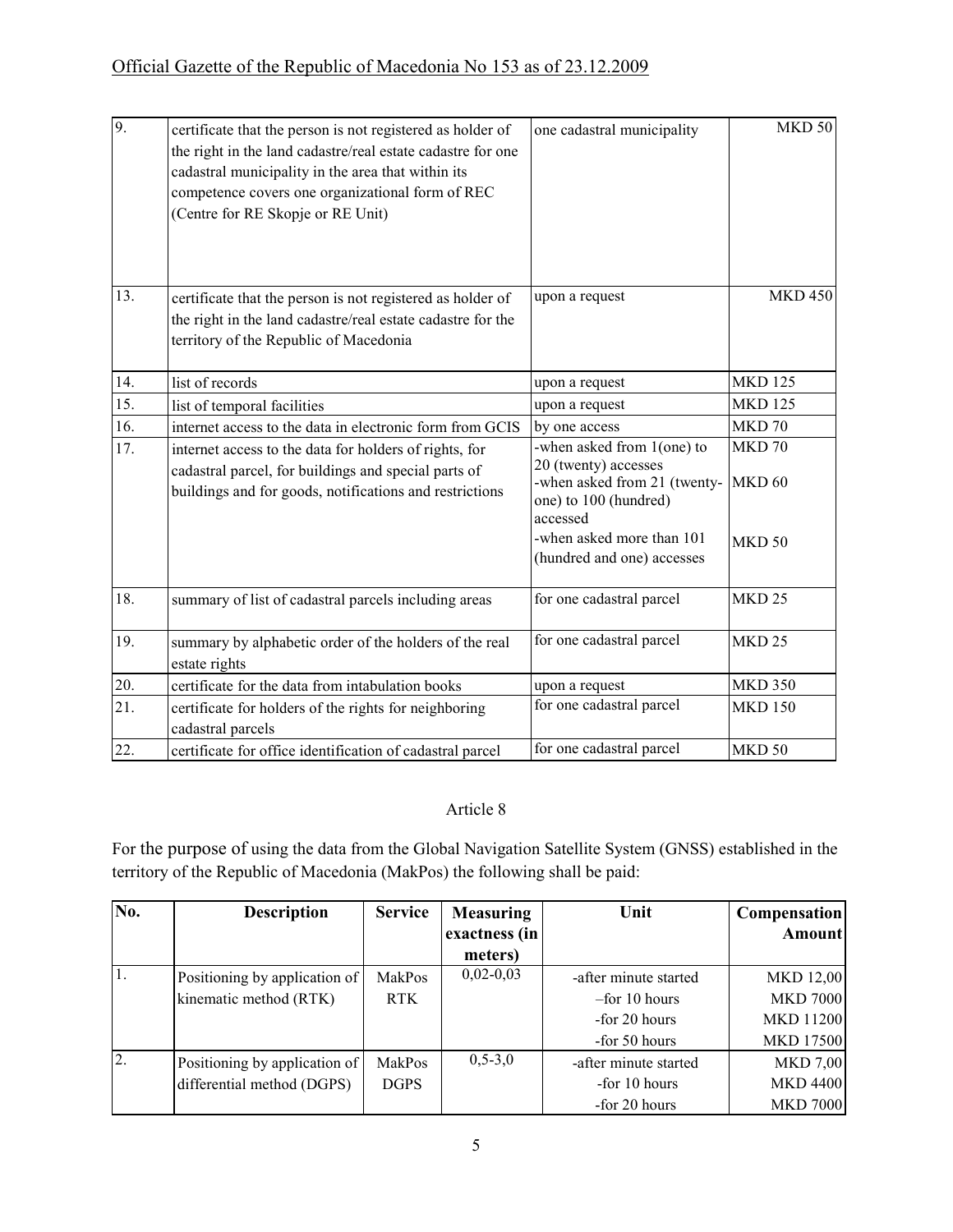|     |                               |        |      | -for 50 hours           | <b>MKD 11000</b> |
|-----|-------------------------------|--------|------|-------------------------|------------------|
| IJ. | Positioning by application of | MakPos | 0,01 | -after 1 hour for RTK   | <b>MKD 840</b>   |
|     | static method (PP)            | РP     |      | -after 1 hours for DGPS | <b>MKD 490</b>   |

### Article 9

For the purpose of using of the data from the register of spatial units the following shall be paid:

| N <sub>0</sub> | Data type                                                  | Unit            | Compensation   |
|----------------|------------------------------------------------------------|-----------------|----------------|
|                |                                                            |                 | Amount         |
| $\mathbf{1}$ . | Copy of the basic cartographic access to the spatial units | for one spatial | <b>MKD 700</b> |
|                |                                                            | unit            |                |
| 2.             | Copy of the graphic cartographic image of the spatial      | for one spatial | <b>MKD 500</b> |
|                | units                                                      | unit            |                |
|                |                                                            |                 |                |
| $\overline{3}$ | Summary of the list of spatial units                       | for one spatial | <b>MKD</b> 125 |
|                |                                                            | unit            |                |
|                |                                                            |                 |                |

## Article 10

 For the purpose of using and access to the data in Geodetic-cadastral information system for which the compensation amount is not prescribed by this Tariff List, lump-sum shall be paid in an amount of MKD 150 per data.

### Article 11

By entering of this Tariff List into force, the Tariff List for Compensation Amount from the Survey and the Real Estate Cadastre (Official Gazette of the Republic of Macedonia No 122/07 and 158/07) shall annul.

### Article 12

This Tariff List shall enter into force the eight day following the date of publishing into the Official Gazette of the Republic of Macedonia and it shall be published after obtaining the consent by the Government of the Republic of Macedonia.

20 November 2009 Vice President

No. 01-18265/1 Management Board Skopje **Dimitar Dimovski**, signed